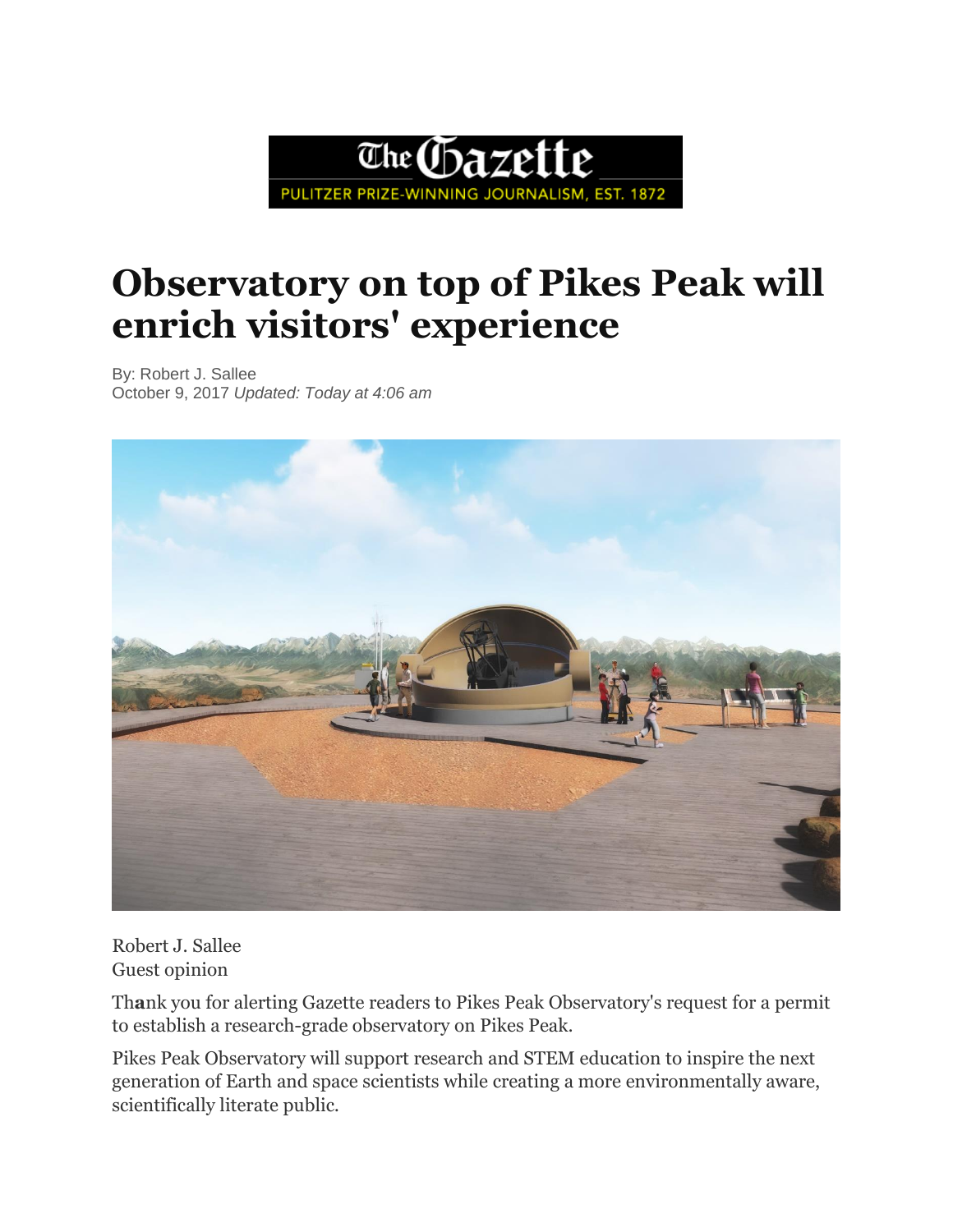RTA Architects and others helped us determine that the west overlook of the new summit complex is the best site scientifically and architecturally. The 1-meter telescope requires a modest observatory dome just 18 feet in diameter.

Pikes Peak Observatory will not be the first on Pikes Peak. Samuel Langley set up an observatory in July 1878 for a total solar eclipse. This first observatory demonstrated to the world the value of high altitude observatories for celestial observation, attracting scientists to Colorado and inspiring public enthusiasm for science.

In June and July 1893, Dr. George Ellery Hale made solar observations from the summit of Pikes Peak. He noted that for solar observing, Pikes Peak seemed to offer practical advantages over other mountains of equal altitude.

The history of Pikes Peak notes that a second story and observation tower were added to the Summit House in 1951. It was described as having free parking, a glassed-in and heated observation room, open-air promenade deck, crow's nest observation lounge, large telescope, and field glasses.

In 1971, the High Altitude Observatory, National Center for Atmospheric Research operated far infrared and meteorological equipment on the summit as part of an infrared site survey.

Vanda Grubisic, director of the National Center for Atmospheric Research Earth Orbiting Laboratory, wrote: "I am expressing support for the proposed effort to create the Pikes Peak Observatory by incorporating a research grade observatory telescope equipped with atmospheric and space science instrumentation. Hereby, I would like to emphasize the high potential of the proposed Pikes Peak Summit Complex as a site for unique atmospheric measurements. The number of mountain top observatories in the world is relatively small, especially in the western United States. Yet, it is the atmospheric measurements at those unique high mountain top locations that are extremely valuable for climate and climate change research given that they provide longterm measurements in extreme alpine environments where impacts of climate change first become evident.

Furthermore, given its high elevation (14,116 feet) and relative isolation from the rest of the Colorado Rockies massif, Pikes Peak is an ideal location for measurements of longrange transport of pollutants and many other free tropospheric measurements that are typically only possible with the use of an instrumented research aircraft."

Pikes Peak Observatory will enrich the experience of Summit visitors through environmental education focused on Earth and space science relevant to Pikes Peak past, present and future. By educating students and the public through both direct and remote operation of telescopes and weather/atmospheric monitoring instrumentation, Pikes Peak Observatory will motivate students to seek additional STEM education leading to science careers and improve environmental literacy of the public on issues such as water rights and conservation, global warming, and uses of space. Pikes Peak